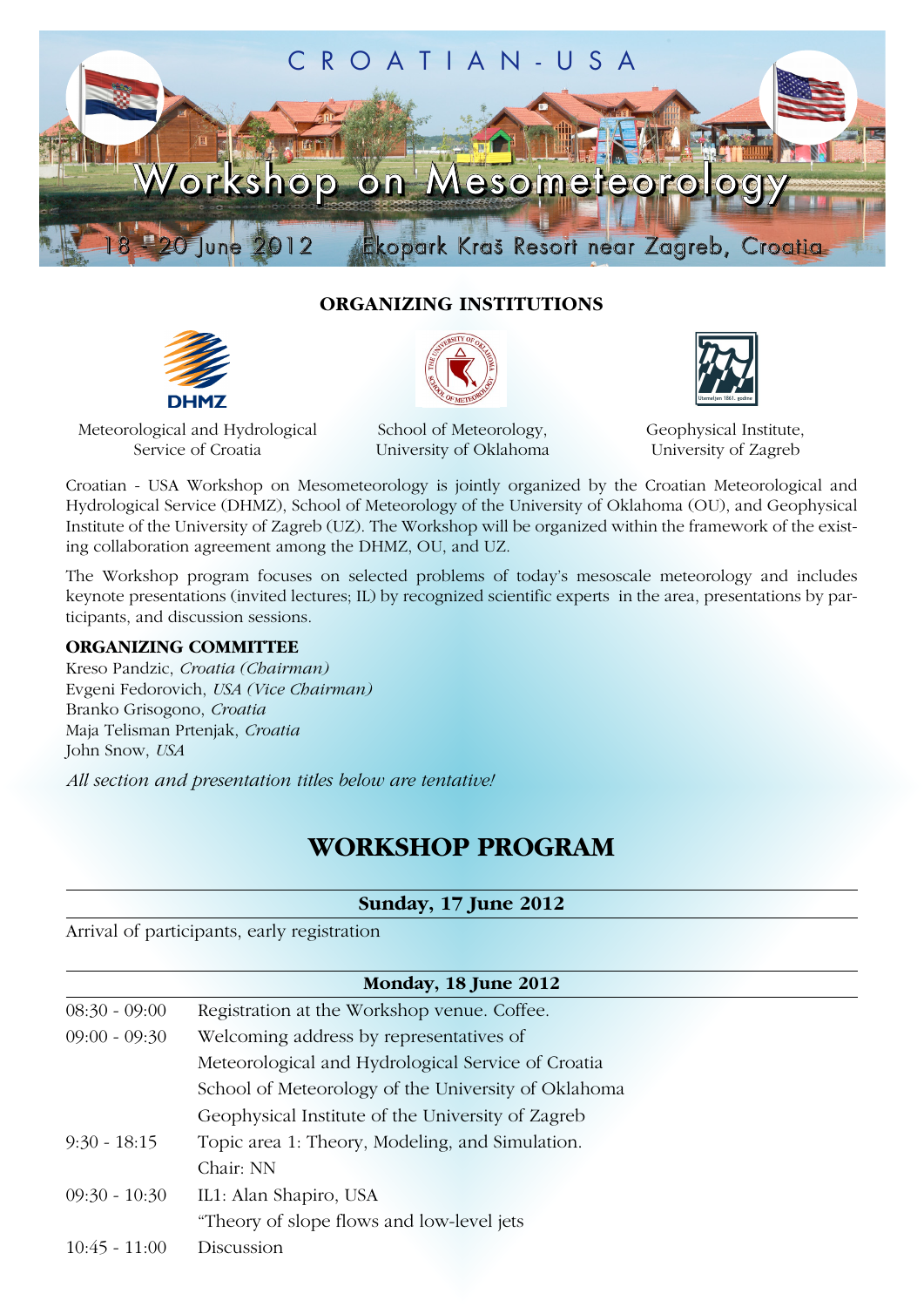| $9.00 - 12.15$             | Topic area 2: Observations and Fundamentals                          |
|----------------------------|----------------------------------------------------------------------|
|                            | Tuesday 19 June 2012                                                 |
|                            |                                                                      |
|                            | 19:00 - 22:00 Workshop Dinner                                        |
| $18:00 - 18:15$            | Discussion                                                           |
|                            | "Turbulence and land-surface parameterizations for mesoscale models" |
| $17:00 - 18:00$            | IL5: Dmitrii Mironov, Germany                                        |
| 16:30 - 17:00              | Coffee break                                                         |
| $16:15 - 16:30$            | Discussion                                                           |
|                            | "Numerical modeling of mesoscale flows in mountainous regions"       |
| $15:15 - 16:15$            | IL4: Christian Barthlott, Germany                                    |
| 14:45 - 15:15 Coffee break |                                                                      |
| $14:30 - 14:45$            | Discussion                                                           |
|                            | "Numerical simulation of turbulent slope flows"                      |
| $13:30 - 14:30$            | IL3: Evgeni Fedorovich, USA                                          |
| $12:30 - 13:30$            | Lunch break                                                          |
| $12:15 - 12:30$            | Discussion                                                           |
|                            | "Mountain waves and bora-like flows"                                 |
| $11:15 - 12:15$            | IL2: Branko Grisogono, Croatia                                       |
| 11:00 - 11:30 Coffee break |                                                                      |

| Topic area 2: Observations and Fundamentals                     |
|-----------------------------------------------------------------|
| Chair: NN                                                       |
| IL6: David Whiteman, USA                                        |
| "Observational studies of mesocale flows in complex topography" |
| Discussion                                                      |
| Coffee break                                                    |
| IL7: David Raymond, USA                                         |
| "Mesoscale convection"                                          |
| Discussion                                                      |
| $12:30 - 13:30$ Lunch break                                     |
| Topic area 3: Advances in Theoretical, Applied, and Operational |
| Mesometeorology                                                 |
| Presentations of selected papers by participants                |
|                                                                 |

Chair: NN

- 14:00 14:15 Oral presentation 1
- 14:15 14:30 Oral presentation 2
- 14:30 14:45 Oral presentation 3
- 14:45 15:00 Oral presentation 4 15:00 - 15:15 Oral presentation 5
- 
- 15:15 15:30 Oral presentation 6
- *15:30 16:00 Coffee break*
- 16:00 16:15 Oral presentation 7
- 16:15 16:30 Oral presentation 8
- 16:30 16:45 Oral presentation 9
- 16:45 17:00 Oral presentation 10